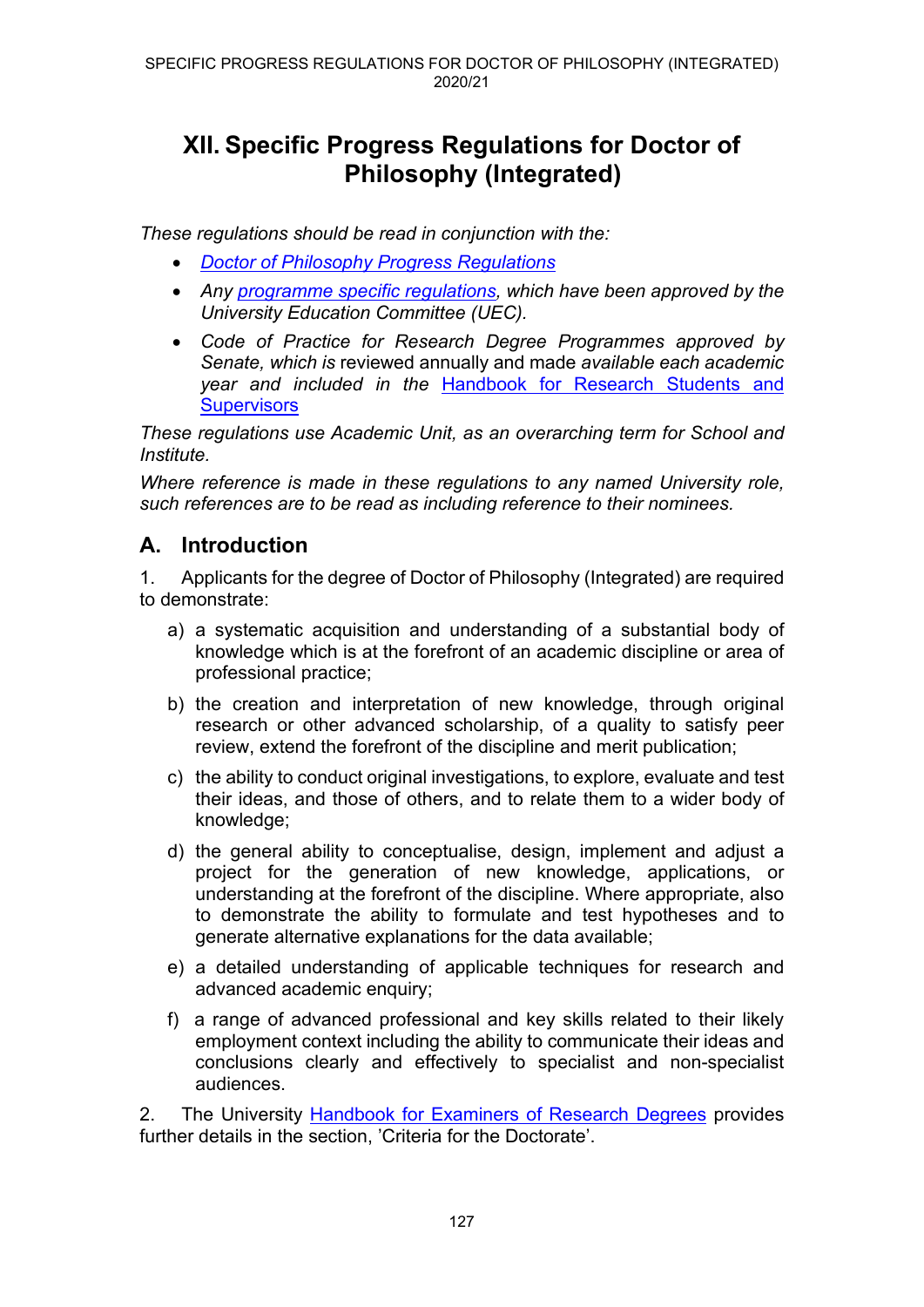3. Applicants, who are approved for admission as Doctor of Philosophy (Integrated) students, will be required to pay the fees for the degree as set out in the annual *[Fees Schedule](https://www.ncl.ac.uk/tuition-fees/costs/)*.

## **B. Period of Study and Registration Requirements**

4. You may be approved by your Postgraduate Admissions Selectors in one of the following candidature categories:

- a) A student whose minimum period of candidature will normally be not less than four years of full-time study.
- b) A student who has already obtained a relevant masters or equivalent qualification can be considered during the admission process to be registered into year 2 of the programme. This means that a student will normally have a minimum period of candidature of not less than three years of full-time study.

5. If you wish to transfer from one of the categories of candidature specified in Regulation 4 to another such category, you may only do so with the approval of the appropriate Dean of Postgraduate Studies and subject to the recommendation of your Supervisory Team and Head of Academic Unit.

6. In all cases of candidature approved under Regulation 4, you will be required to register continuously from commencement of your candidature until completion. During your registration you must abide by the requirements of the University's *General Regulations*. Your period of study will be reckoned from the date of first registration for the degree of Doctor of Philosophy (Integrated).

## **C. Attendance and Progress**

7. With respect to the taught elements of the degree, you will attend and complete the requirements of, and satisfy the examiners in, the prescribed assessments for the taught elements of the programme as set out in the relevant programme regulations for the degree of Doctor of Philosophy (Integrated), including the generic and specific skills training elements.

8. Your progress will be reviewed no later than at the end of the first 12 months by the relevant Board of Examiners and Head of Academic Unit in order for a decision to be made as to whether or not you have demonstrated the potential to succeed on the full programme. Such a review will be carried out in accordance with procedures agreed for each programme.

9. If your progress is deemed to be unsatisfactory at any stage, the Board of Examiners or Annual Progress Review panel may recommend one or more of the following:

- a) where the relevant programme regulations for the degree of Doctor of Philosophy (Integrated) allow re-examination in the taught elements of the programme, you will be re-examined in the failed modules in accordance with the programme regulations for the degree of Doctor of Philosophy (Integrated);
- b) you will be required to produce additional work and/or to undergo further review after an additional period of study and research;